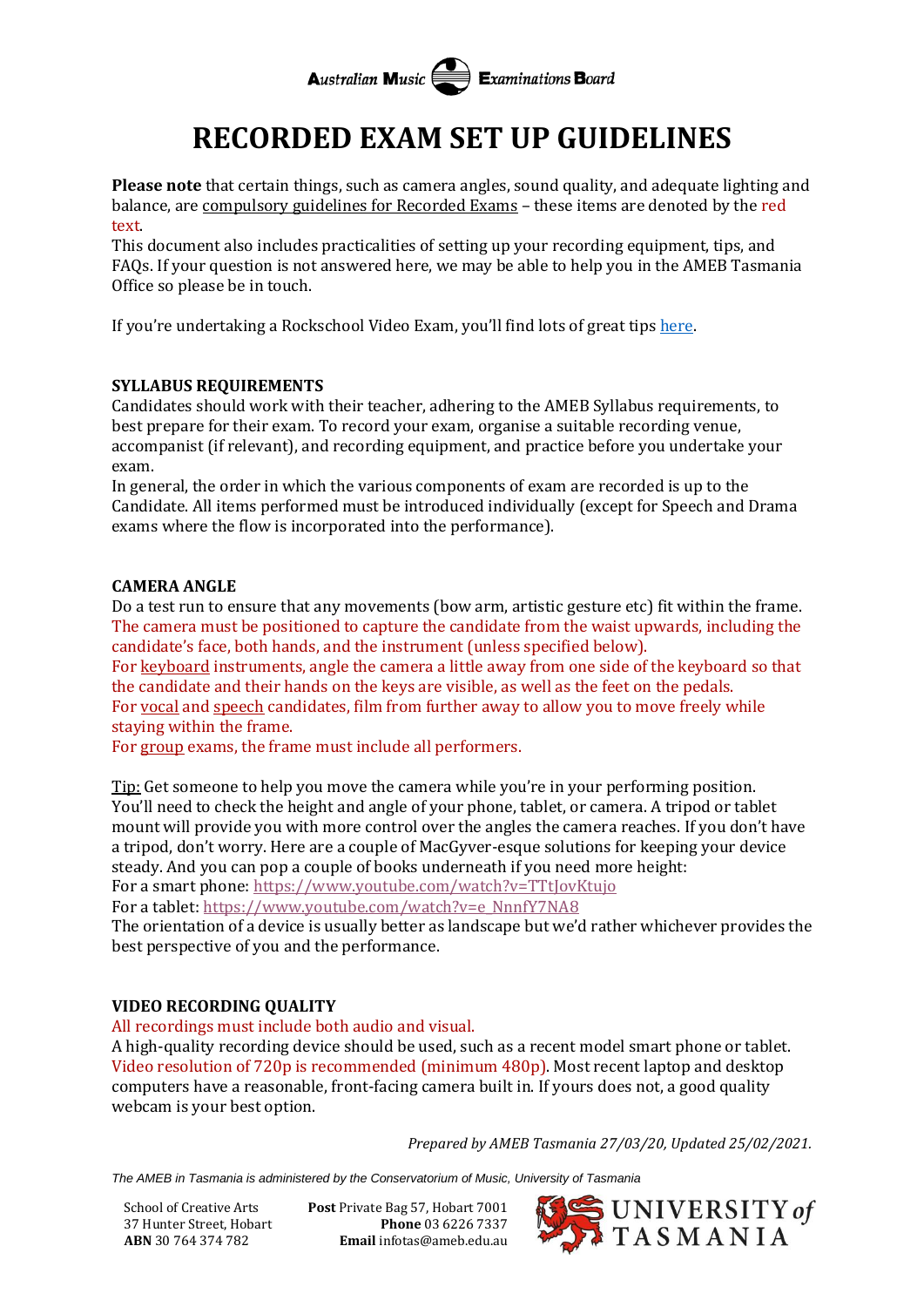

If the function is available, check that the camera is set to display the actual date and time the recording was created.

If the Examiner is unable to assess the exam due to poor recording quality, it will be necessary for the candidate to submit a new recording. A reschedule fee may be charged to cover the Examiner's time and associated administration.

#### **SOUND QUALITY**

You have a few options here. You can use the speakers and microphone already built into your recording device. If you have access to an external microphone of better quality, this is preferable.

Diploma Candidates are expected to provide a good quality audio recording of their performance.

You're required to announce each item prior to performing it – speak slowly and clearly so that we don't miss anything you say.

#### **LIGHTING / POSITIONING**

Position yourself in a well-lit spot, without too many shadows. It's always better to have your light source in front of you, rather than behind so you don't appear as a silhouette. Make sure you're far enough away from the camera to adequately frame your performance, but also close enough to show details. And don't forget about yourself – make sure the light is adequate to read your music and/or see what you're doing.

#### **ACCOMPANIMENT (IF RELEVANT)**

It is important that the sound is appropriately balanced between the solo part and the accompaniment (whether live or recorded).

For Classical: Where physical distancing prohibits working with a live accompanist, the use of recorded accompaniment is permitted up to Grade 8 (inclusive). This may be done in one of the following ways:

- 1. Where an official AMEB accompaniment recording is available, only this version may be used.
- 2. If no official AMEB accompaniment recording is available, Candidates may use commercially recorded accompaniments (where available).
- 3. If no official AMEB accompaniment recording is available, Candidates may obtain a recording for use in their Recorded Exam only (licence extended through 2021).

Candidates may use accompaniment via an app (eg MyTempo) that adjusts tempo without affecting pitch. In this case the candidate should choose a tempo appropriate to the musical and artistic objectives for the level, and appropriate to their ability and interpretation. AMEB is unable to approve individual accompaniment tracks – this is the responsibility of the Candidate/teacher.

In the third instance, our recommendation is that Candidates engage an accompanist to produce a recorded accompaniment for them that may then be used as part of their Recorded Exam. Normally, recording such accompaniments would violate Copyright Law. However, we are pleased to advise that we have extended a special arrangement under a Casual Blanket Licence provided by APRA AMCOS. Please note that this has a number of restrictions for works that are

*Prepared by AMEB Tasmania 27/03/20, Updated 25/02/2021.*

*The AMEB in Tasmania is administered by the Conservatorium of Music, University of Tasmania*

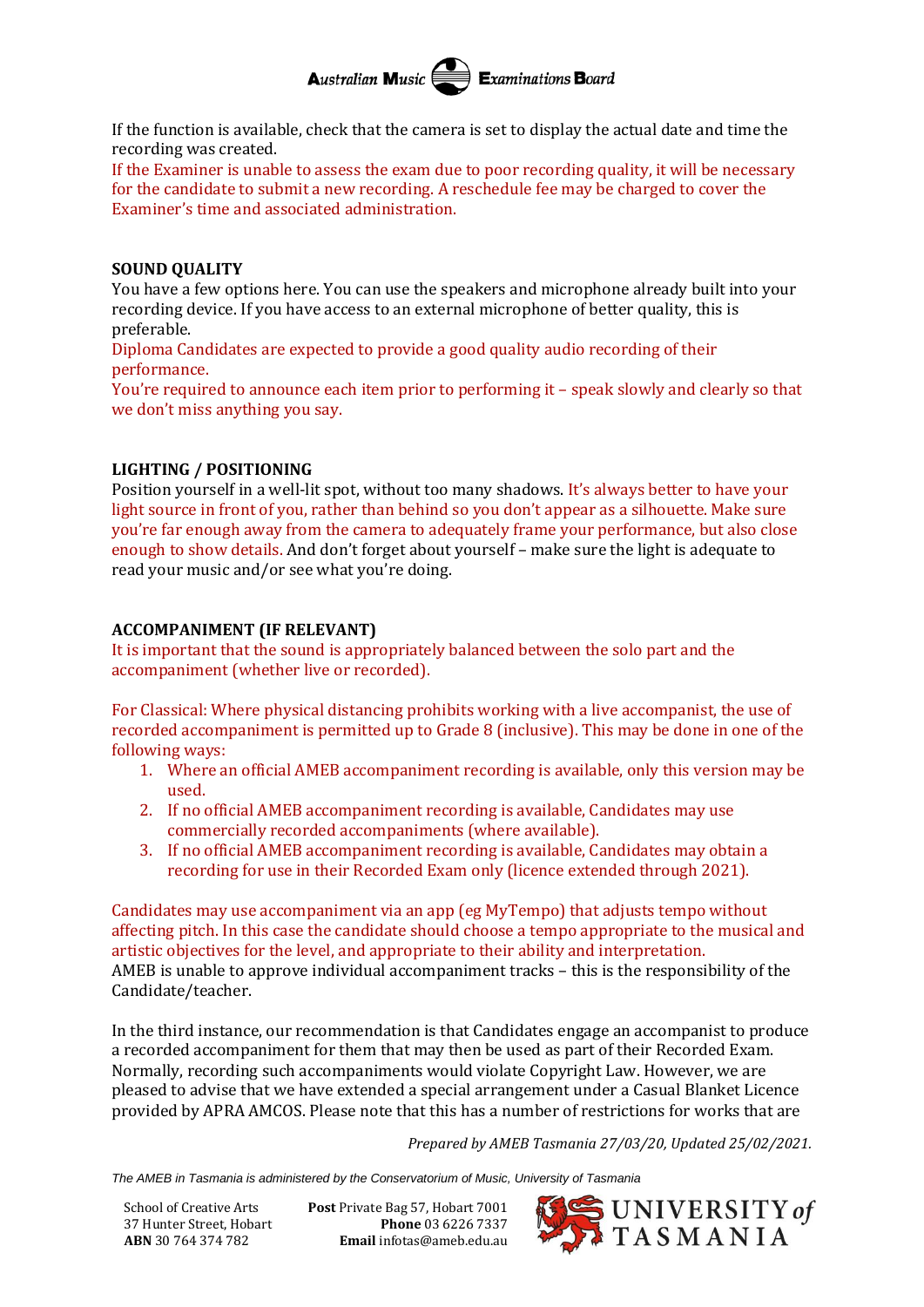under copyright that must be adhered to as part of this process. These are listed in full on the APRA AMCOS website but the key ones are:

**Australian Music Examinations Board** 

- the recording can not be used to perform in public (such as posted on the internet, or as a public YouTube video);
- the accompaniment must be an audio recording only;
- the recording may not be sold commercially (eg published for purchase on a website);
- the recording must by audio only.

Essentially, this should considered a private arrangement, the recording can not be used in any public format and should only be used for practice and then for your AMEB exam.

The accompanist does not need to be visible in the recording. The accompanist may also be the Supervisor.

#### **INTERNET (FOR ONLINE DISCUSSION COMPONENTS)**

For Candidates required to complete an online component, this will be conducted via Zoom. You will need to ensure that you have sufficient internet speed to participate in this section.

How to check your internet speed[: https://www.speedtest.net/.](https://www.speedtest.net/) Most online teaching platforms suggest you have at least 1Mbps upload and download speed. You will get a stronger and more stable signal for your connection if there is no-one else uploading or downloading at the same time so negotiate that with your family.

If your exam location is away from your internet source, you can try tethering or a dongle. Pro tip: Close all other programs on your device and/or computer and turn off notifications so you're not disturbed during the exam, and your internet speed is optimised.

#### **MINIMISING INTERRUPTIONS**

Try to find a location with minimal ambient noise.

Make sure your family members know not to disturb you and ask them not to use the microwave or noisy items during your recording.

Remember to silence all nearby devices. If you're recording on a phone or tablet, turn on flight mode or do not disturb to ensure calls and other alerts don't disturb the recording.

#### **GENERAL TIPS**

The exam performance should be presented as if an Examiner was in the room. Recording must be continuous, concluding after the last piece or exam requirement is performed. There should be minimal gaps between each performed item and the complete recording time must fit within syllabus guidelines. Each work should also be introduced, eg "I will now play Moonlight Sonata by Beethoven".

Consider the items in the room around you. While we will keep these exams secure, it is good practice to remove any personal items and to generally be conscious of what you are presenting. A very busy background may make it difficult to focus on your performance.

Dress as you would for any other exam – it will help you get in the performance mindset.

*Prepared by AMEB Tasmania 27/03/20, Updated 25/02/2021.*

*The AMEB in Tasmania is administered by the Conservatorium of Music, University of Tasmania*